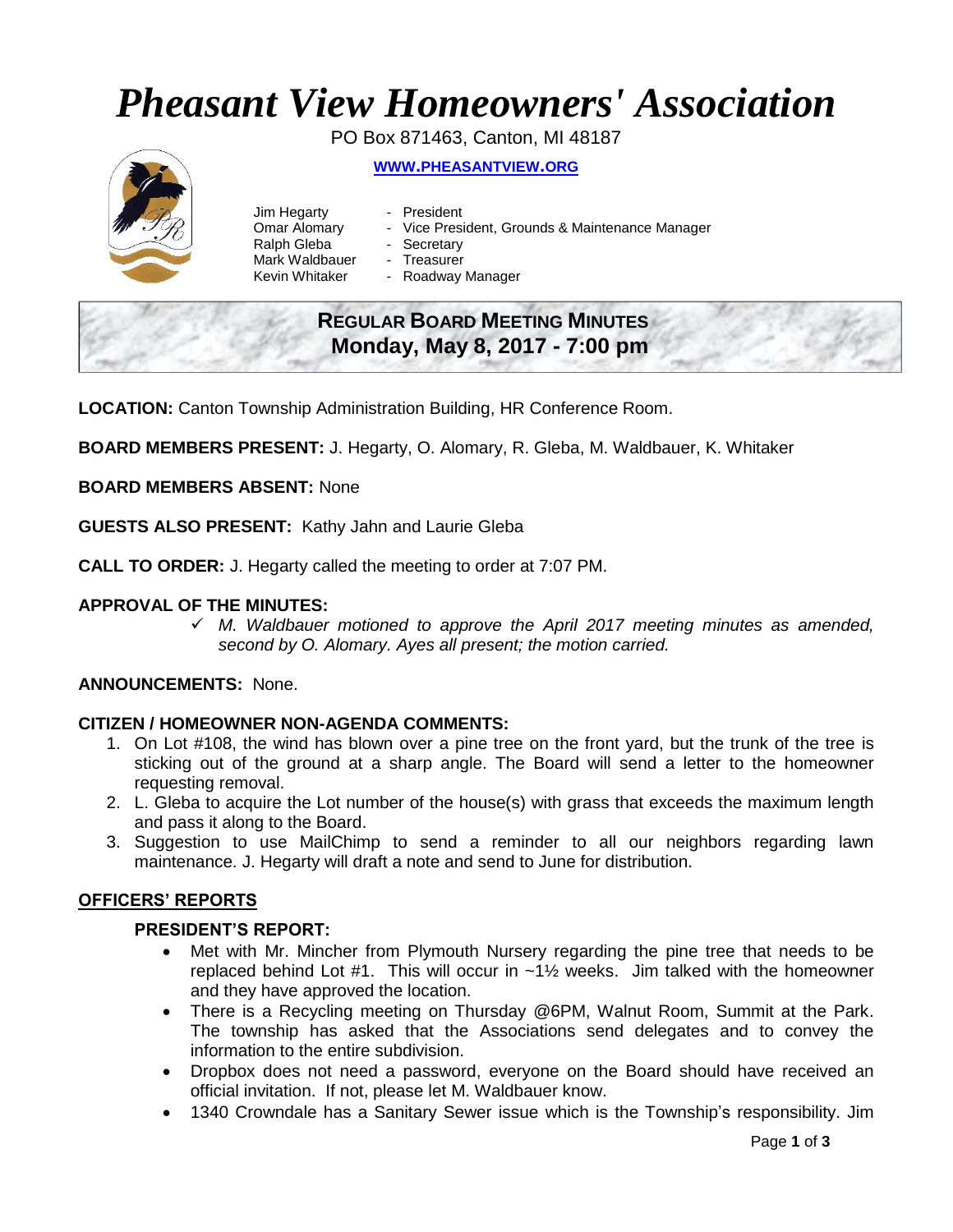will connect the homeowner with the proper person at the Town (Bill Serchak).

✓ *R. Gleba motioned to approve the President's report, second by M. Waldbauer. Ayes all present; the motion carried.*

#### **VICE PRESIDENT'S REPORT:**

- Omar had a conversation with the homeowners at Lot #57 regarding their outside shed. The homeowner indicated that he will try to relocate the shed.
- Lot #22 Send Letter #2, inclusive of fees, for failure to abide by the Covenants and Restrictions. The Board has previously sent three letters to the homeowner and there has been no response or resolution.
	- ✓ *J. Hegarty motioned to approve the Vice President's report, second by M. Waldbauer. Ayes all present; the motion carried.*

#### **SECRETARY'S REPORT:**

• None

# **TREASURER'S REPORT:**

• None

# **DIRECTOR and COMMITTEE REPORTS**

#### **ROADWAY MANAGER'S REPORT**:

- $\checkmark$  PRRMA has received bids for the construction project from 3 different vendors. Nagle has responded with the highest bid at \$529K. Al's Asphalt will be presenting at the May  $9<sup>th</sup>$ PRRMA meeting. T&M was not considered due their inability to meet the requested timing. Both Nagle and Al's have quoted very competitive road and curb repair costs, but both are very uncompetitive for sidewalks. PRRMA is pursuing sourcing sidewalk to another contractor or have the chosen road/curb repair company subcontract to a sidewalk vendor chosen by PRRMA.
- $\checkmark$  There is a driveway issue at 452 Merion Drive in Fairway Pines PRRMA has paid 80% of the cost to repair.

# **ARCHITECTURAL REVIEW COMMITTEE (ARC):**

✓ None

# **SUBDIVISION COMMUNICATION COORDINATOR'S REPORT:**

 $\checkmark$  The Board is able to use MailChimp for both inbound and outbound emails. Please work with June on any outgoing emails.

# **ACTION ITEM REVIEW:**

#### **OLD BUSINESS:**

- Boulevard trees: R. Gleba to put letter #1, #2 and #3 in Dropbox and work with June Waldbauer to send Letter #1 to the homeowners via the MailChimp application.
- Mailboxes: K. Whitaker to draft letter to homeowners regarding mailbox replacement,